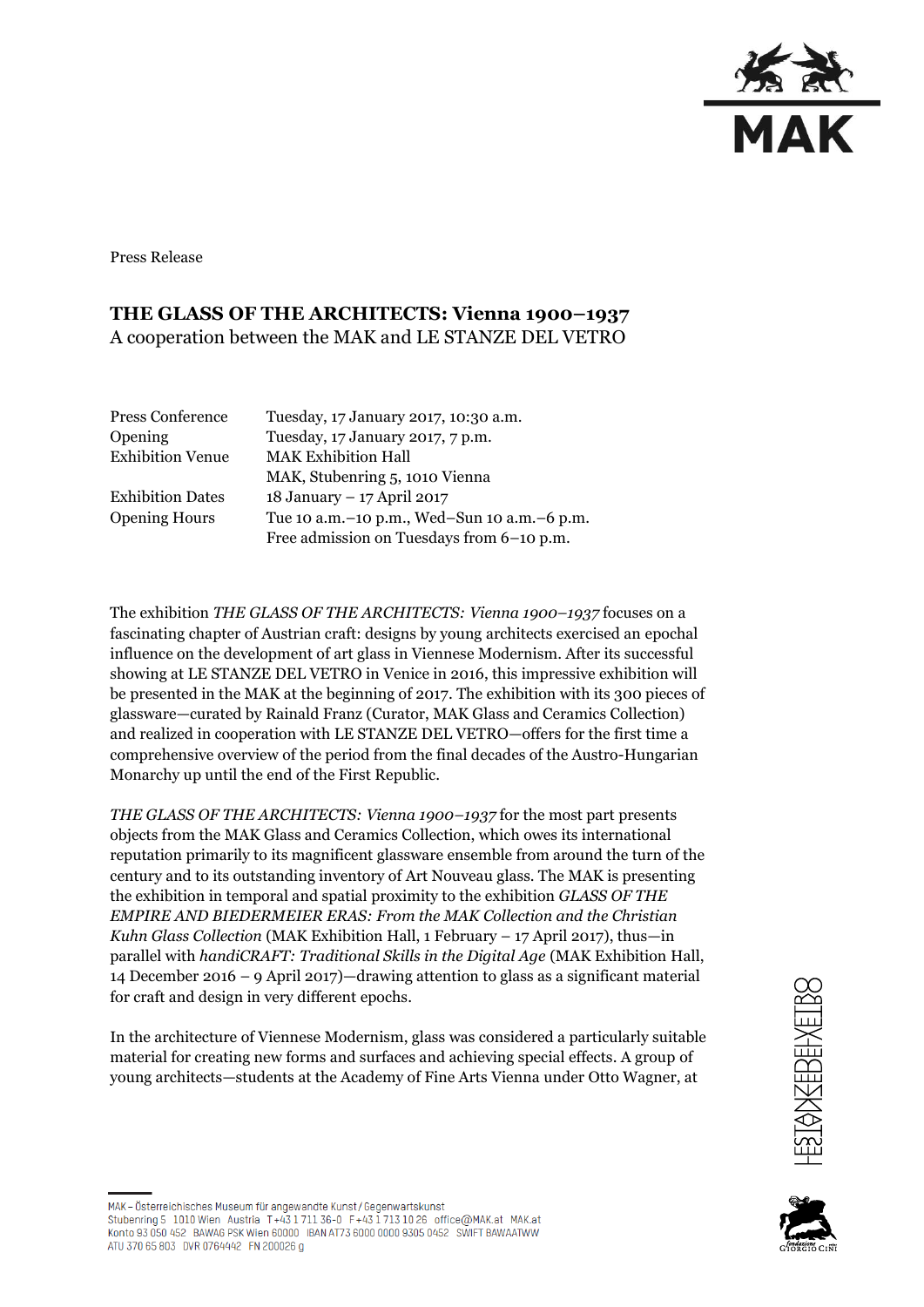

the School of Arts and Crafts, and at the University of Technology—developed a special interest in designing glass. Their contacts with established glass manufacturers such as E. Bakalowits & Söhne and J. & L. Lobmeyr—as well as with art reform movements such as the Union of Austrian Artists–Vienna Secession, the Wiener Werkstätte, and the Austrian Werkbund—ensured that their radically new design concepts were realized by manufacturers such as Johann Loetz Witwe. Protagonists of Viennese Modernism who today enjoy world renown—to include Josef Hoffmann (1870–1956), Koloman Moser (1868–1918), Joseph Maria Olbrich (1867–1908), Leopold Bauer (1872–1938), Otto Prutscher (1880–1949), Oskar Strnad (1879–1935), Oswald Haerdtl (1899–1959), and Adolf Loos (1870–1933)—launched innovative new designs for ornamental and functional glassware.

In keeping with the educational reforms implemented at the Vienna School of Arts and Crafts, and in accordance with the credo propagated by the Wiener Werkstätte, of equitable collaboration between the designer of an artifact and the craftsman making it, the architects worked not only at the drawing board but also at the furnaces in the glass factories. By thus participating in the manufacturing process—as propagated by Otto Wagner and Adolf Loos in their redefinition of the role of the architect—they made maximum use of glass's potential as a craft medium.

In doing so, they adopted the innovative design and material processing methods championed by the Viennese School of Arts and Crafts in in its glassmaking schools in Steinschönau and Haida, centers of the Bohemian glass industry. Viennese art glass designed by architects became a trademark fixture of important reforming art exhibitions—from the *VIII Secession Exhibition* in Vienna in 1900, to the *Werkbund Exhibition* in Cologne in 1914, to the *Exposition internationale des Arts décoratifs et industriels modernes* in Paris in 1925—not to mention of the Wiener Werkstätte's own product range.

The glassware in the exhibition is complemented by designs by Viennese Modernist architects as well as photographs documenting the exhibitions of that period, which give some idea of the extraordinary effect these radically modern objects had on the public of those years. Contemporary literature and reviews record the immense interest of Austrian Modernists in glass.

*The Glass of the Architects: Vienna 1900–1937* is the second cooperation between the MAK and LE STANZE DEL VETRO, following the exhibition *I SANTILLANA*  (presented by Le Stanze del Vetro and the Fondazione Giorgio Cini in the MAK Permanent Collection Contemporary Art, 19 November 2014 – 8 February 2015).



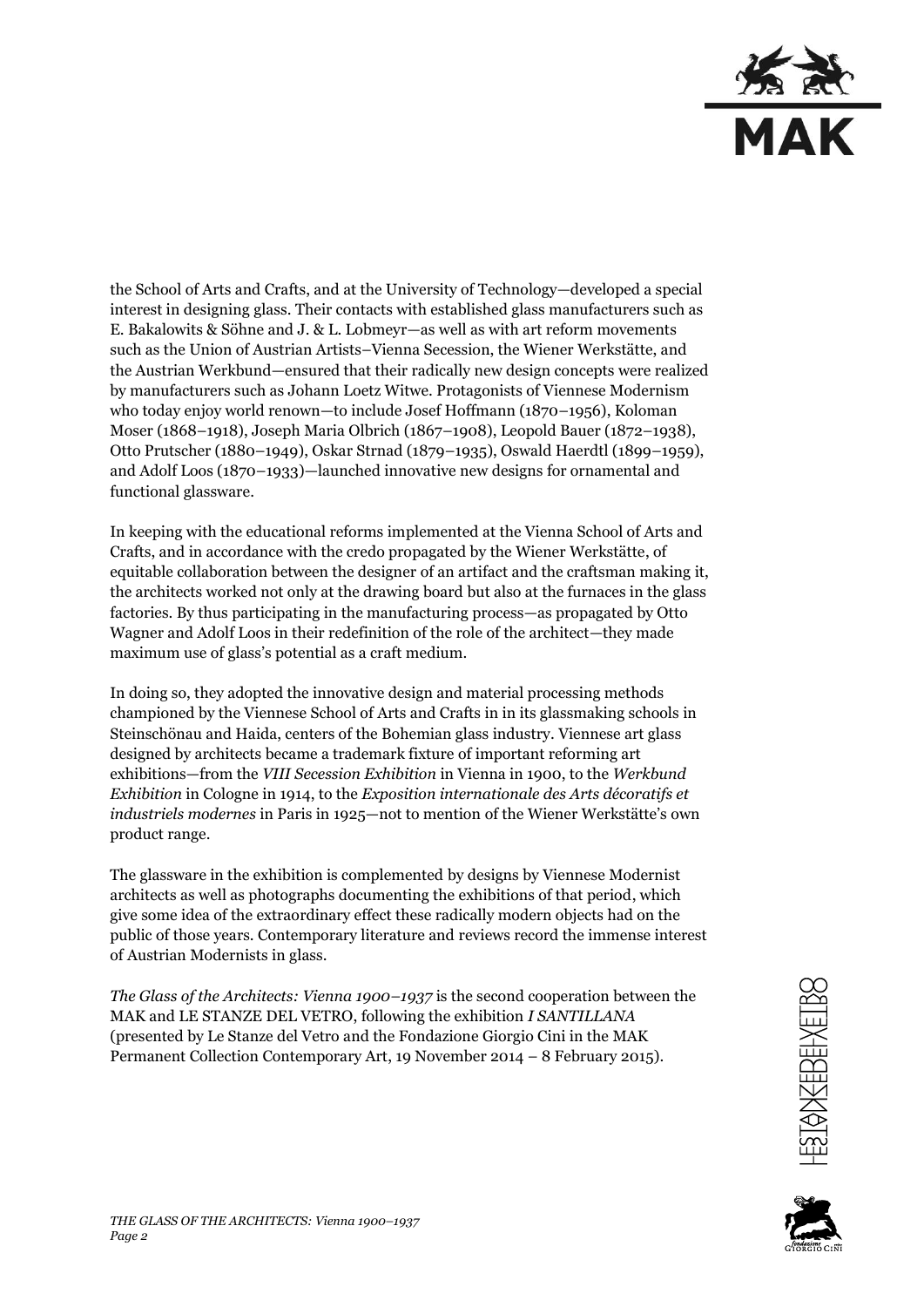

LE STANZE DEL VETRO is a long-term joint initiative of the Fondazione Giorgio Cini and the Pentagram Stiftung, devoted to the study of glass art in the 20th and 21st centuries. The work done by the Fondazione Cini and the Pentagram Stiftung in preserving, archiving, and digitalizing the Venetian glassmakers' archives—and in staging the internationally acclaimed Le Stanze del Vetro exhibitions—parallels that done by the MAK with respect to the Wiener Werkstätte legacy.

Press photos are available for download at MAK.at/press.

Premium Sponsor ÖSTERREICHISCHE WERKSTÄTTEN